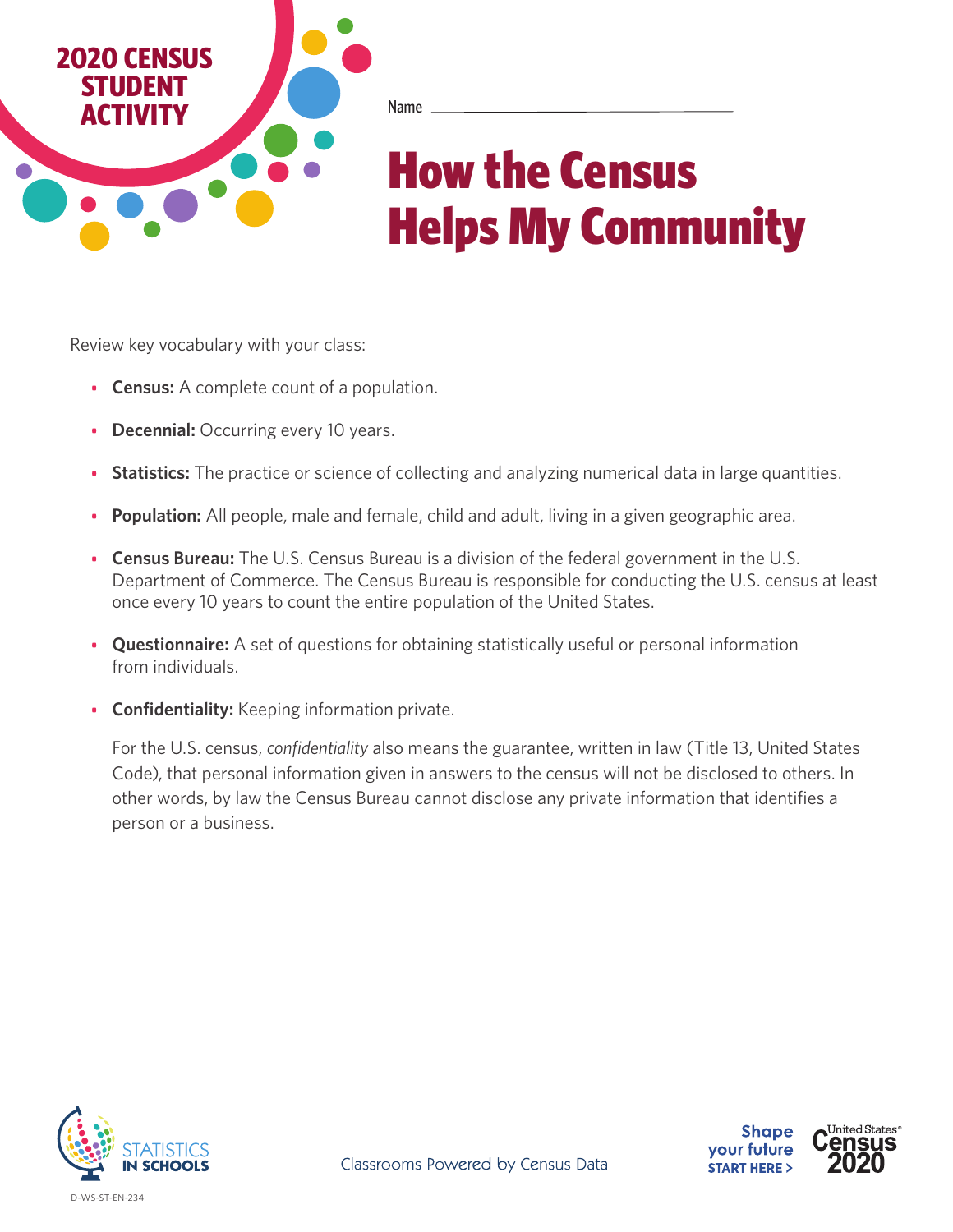

1. Read the following article about the U.S. census with your class.

#### **What Is the U.S. Census?**

The *census* is a count of people who live in the United States, Puerto Rico, and the U.S. Island Areas. It is required by the U.S. Constitution, according to the Census Act of 1790. The census is *decennial*, which means it happens every 10 years. It can be taken online at *[2020census.gov](http://www.2020census.gov)*, by phone, or mailed in.

#### **What information does the census give us?**

The census provides *statistics* on the numbers and characteristics of the U.S. *population*, including age and sex, race and origin, education, and housing. This information can be easily viewed at *<https://www.census.gov/quickfacts>*. For example, the population of the United States in 2010 was 308,758,105.

#### **Why is the census important?**

Census data is used in many ways. It helps the nation decide how and where to spend money. That money goes to new roads and schools. It goes to health care programs. It goes to services for children and seniors.

#### **How is the census taken?**

The census is taken by having all households in the country complete a form. In the past, people were only able to receive and answer the census by mail. But in 2020, for the first time, people will also be able to answer the census online. This means your family has two ways to participate: online or by mail. If you participate online, one person in each household will fill out the form, which has 10 questions. Once you have answered all the questions, your census form will be submitted automatically.

If you participate by mail, you will receive a census form, sometimes known as a *questionnaire*, at your house in March 2020. One person in each household will fill out the form, which has 10 questions. You should mail the form back immediately in the postage-paid envelope that comes with the form. Remember, you only need to respond *once*.

#### **Who is counted?**

Everyone is counted! All adults in a home are counted. So are children and babies.

#### **How does the U.S. Census Bureau protect my information?**

Your responses to the U.S. census are strictly *confidential*. Federal law prohibits the U.S. Census Bureau and its workers from sharing any information they collect from individuals and businesses. It is a crime to share any information collected through the census. Other agencies will not see the facts about you and your household.



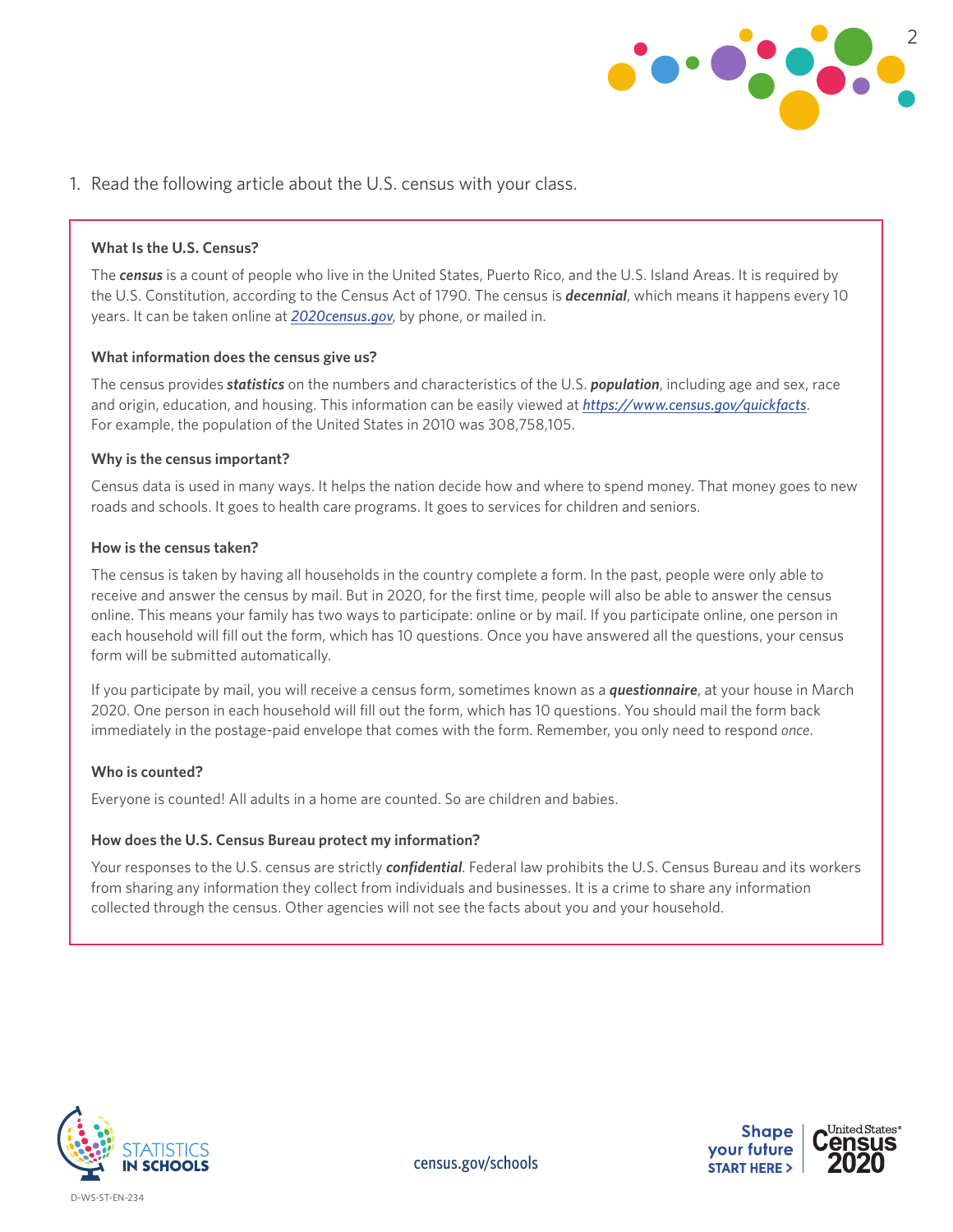

2. What are two things you learned about the U.S. 2020 Census today?

3. Why is the U.S. 2020 Census important to you, your family, and your community?

## **Home Extension**

Take your student resources home and share them with a friend or a family member in your community or home.